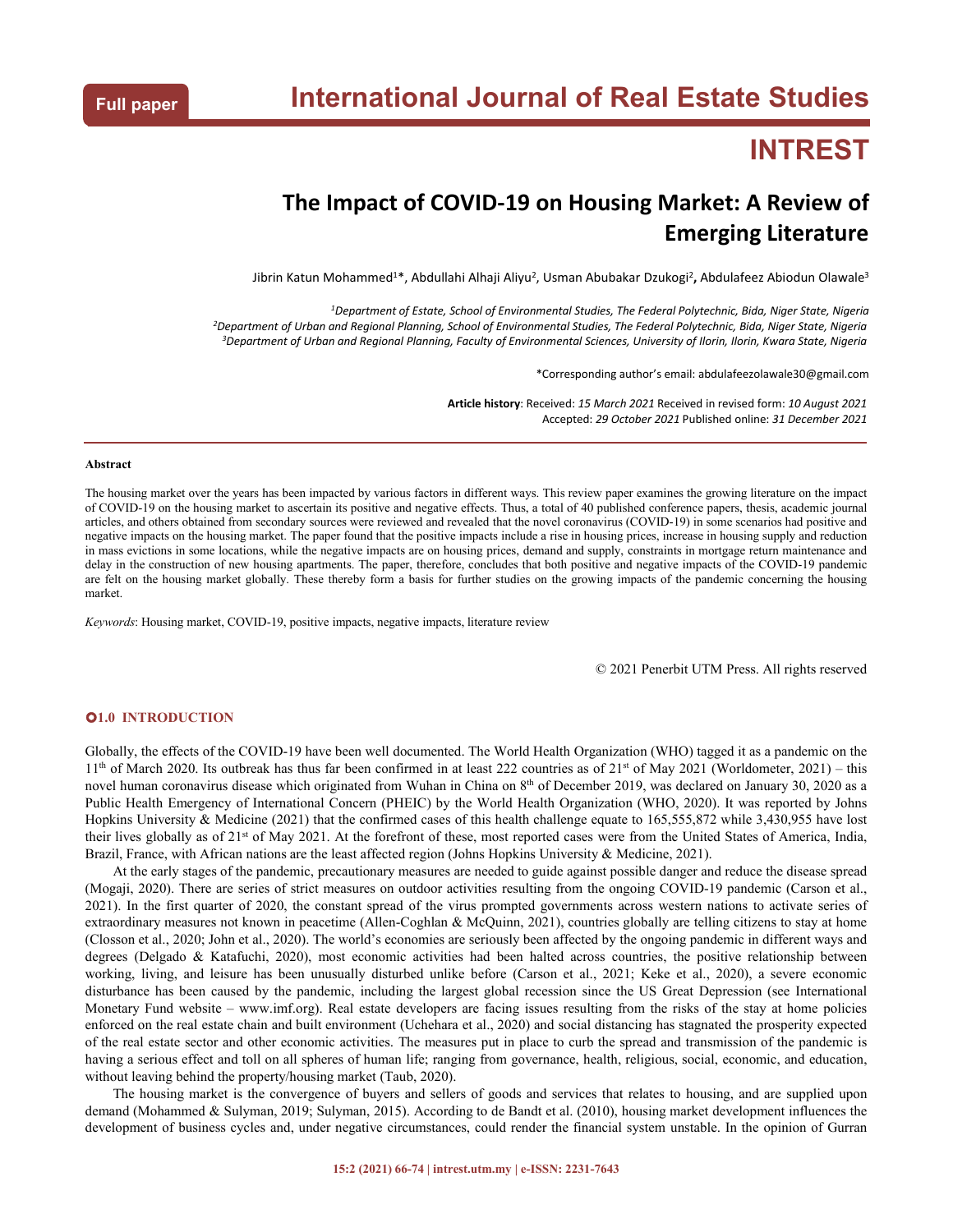and Bramley (2017), there will be a difference in the nature of the housing market concerning various locations, cities and localities within the same country.The housing market over the years have been impacted by different factors which include but are not limited to, the global economic meltdown (Ellis, 2008; Fang et al., 2016), government policies (Meen, 2001; Yap & Ng, 2018), environmental factors (Jung & Yoon, 2018; Razali et al., 2020; Zivin et al., 2020), economic and finances (Eerola & Määttänen, 2018; He et al., 2018; Huang et al., 2020), and cultural/ethnic factors (Bunel et al., 2019; Flage, 2018; Kuang & Wang, 2018), natural disasters like earthquakes (Cheung et al., 2018), as wellas religion (Dean & Pryce, 2017). It has also been impacted by the spread of diseases like Ebola, Lassa fever and recently the COVID-19 pandemic (Fields & Hodkinson, 2018; Zhao, 2020).

There are little growing literature on how the housing market fared with the emergence of the COVID-19 pandemic (Allen-Coghlan & McQuinn, 2021; Allen-Coghlan et al., 2020; Arcaya et al., 2020; Boshoff, 2020; Delgado & Katafuchi, 2020; Del Giudice et al., 2020; Evans et al., 2020; Kadi et al., 2020; Kulander & Wilhelmsson, 2020; Marona & Tomal, 2020; Özen, 2020; Pfeifer & Steurer, 2020; Tanrıvermiş, 2020; Verhaeghe & Ghekiere, 2021; Yang & Zhou, 2021). For instance, the possible effect of the COVID-19 pandemic on the housing sector of Ireland was looked into by Allen-Coghlan and McQuinn (2021), while Arcaya et al. (2020) investigated rising rental values and COVID-19 case rates in Massachusetts, United States. Other than that, Verhaeghe and Ghekiere (2021) assessed the extent to which the COVID-19 pandemic impacted the housing market as regards ethnic discrimination while Kulander and Wilhelmsson (2020) were concerned about determinant factors of housing supply for the elderly concerning the spread of the COVID-19 pandemic and changes in the future demography. In Poland, Marona and Tomal (2020) also investigated the impact of COVID-19 pandemic on housing brokers' workflow and their clients' attitude.

Presently, there is a dearth of literature on the global impact of COVID-19 on the housing market. It is against this backdrop, that it becomes imperative to review some empirical studies on COVID-19 and the housing market on a global scale considering the housing price, demand, supply, mortgages loans, construction materials, tourism and leisure industry with its effects; both positive and negative which will eventually form a basis for further housing market research.

#### **2.0 METHODOLOGY**

An archival research method was utilised to assess the COVID-19 impacts on the housing market. The data required for this study are mainly sourced from secondary sources, such as textbooks, thesis, journals, conference papers, and other online sources. Online data sources were mainly from the academic electronic database utilising Google Scholar, ScienceDirect, Emerald Insight, Microsoft Academic and ResearchGate. Included in this research were studies that met search requirements criteria for this study which include housing market, COVID-19, property market, pandemic, housing price, economic impact, housing demand and supply, mortgage loans, construction materials, hotels, tourism and leisure. However, those that could not meet the required criteria were excluded. Therefore, a total of eightyfive (85) papers were gathered, out of which only forty (40) met the criteria for selection. Studies with a clear focus on the impact of the COVID-19 pandemic were then selected, sorted and grouped accordingly (see Figure 1).



**Figure 1** Methodology and review process

#### **3.0 POSITIVE IMPACTS OF COVID-19 ON THE HOUSING MARKET**

Researchers in the field of property and housing market over the years examined series of factors impacting the housing market. Among the recent is the positive effect of the COVID-19 pandemic on the housing market. These include housing price, demand and supply. Kadi et al. (2020) examined the impact of COVID-19 on the rental housing market based on an analysis of real estate listings in four large Austrian cities and found out that property owners have reconsidered their decision to use their units for touristic purposes, converted them back to the regular rental market as a result of increasing rental prices. In terms of COVID-19 restrictions, Yang and Zhou (2021), while studying the impacts of COVID-19 on the housing market in China revealed that there was a considerable and significant positive housing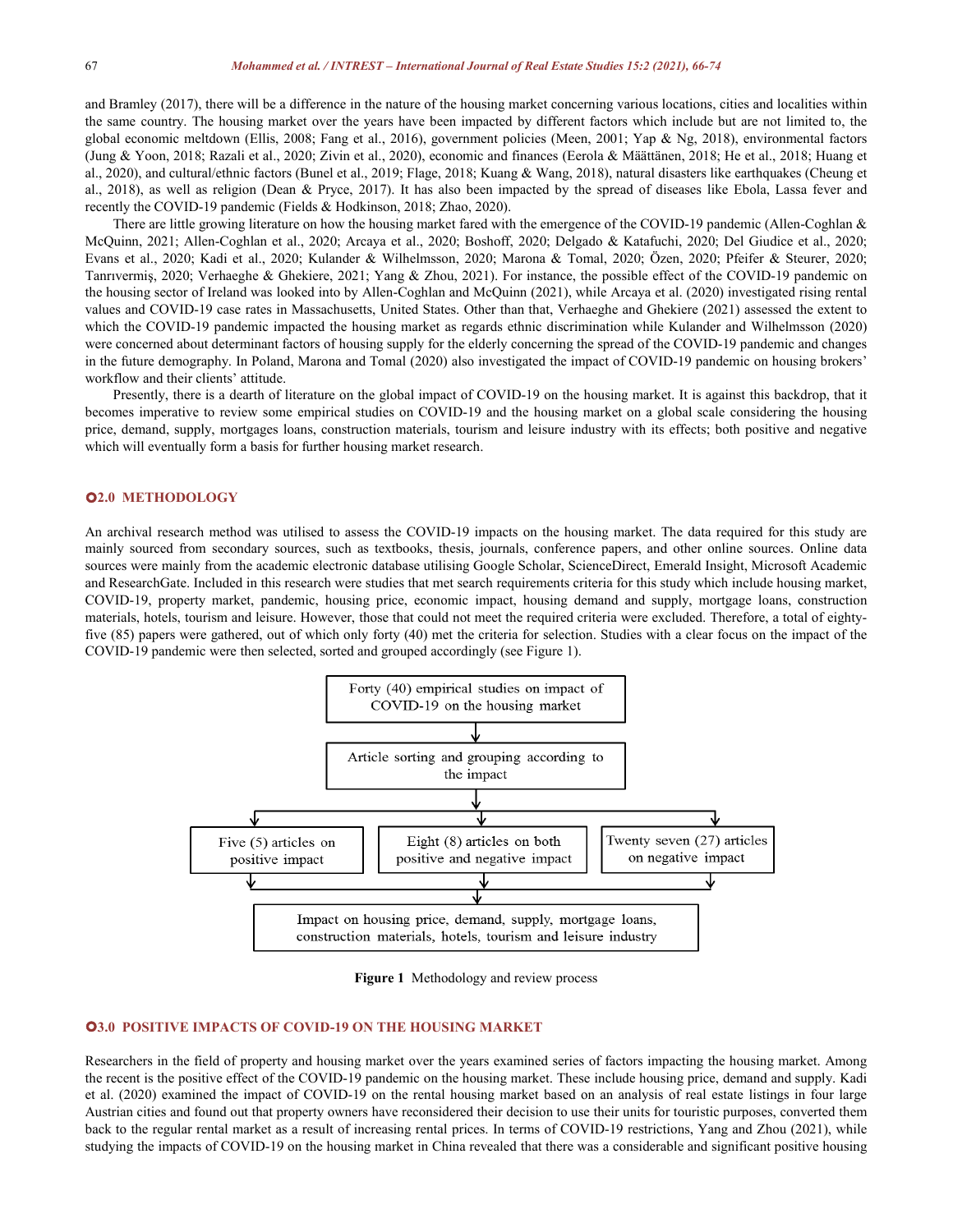price after the emergence of the pandemic implying the urgent need to stay together for better home quarantine. Wang (2021) argued that stay at home orders and business restrictions has led to an upsurge in housing prices, especially in houses with better amenities. Similarly, Verma and Husain (2020), while assessing the resilience and strength of the new housing market during the pandemic, observed that the Canadian cities with proximity to large urban centres witnessed a rise in housing prices. In terms of reported cases, Arcaya et al. (2020) reported that housing value increases with increasing COVID-19 cases as a result of housing displacement pressure due to the pandemic.

Delgado and Katafuchi (2020) studied the COVID-19 pandemic and Japanese housing market during the declaration of the state of emergency and revealed that there was a favourable demand for housing during the period. Likewise, Verma and Husain (2020) also observed that the lockdown which made people spend more time at home amplified buyers'interest in suburban areas and cities ofCanada. However, Kadi et al. (2020) observed that the conversion of hotels and touristic properties to regular rental apartments increases the housing supply in four Austrian cities during the COVID-19 pandemic. Subsequently, An et al. (2021) submitted that the U.S. government's intervention during the pandemic for defaulting household rent increases the housing stock and reduces mass evictions. Also, the supply for industrial properties like warehouses and stores increases during the pandemic (Oyedeji, 2020).

#### **4.0 NEGATIVE IMPACTS OF COVID-19 ON HOUSING MARKET**

Generally, plentiful studies have been conducted on the negative effects of COVID-19 on the housing market. These include subjects focusing on housing price, demand, supply, mortgage, construction materials and tourism and hospitality.

A research work conducted by Del Giudice et al. (2020) on short and mid-term effects of COVID-19 on housing prices in the Campania region of Italy indicates a drop of 4.16% in the short-run and 6.49% in the mid-term between late 2020 and early 2021 as a result of the global pandemic. Another study by Hu et al. (2021) on COVID-19 and housing prices of Australian cities revealed that every doubling of newly confirmed COVID-19 cases, it results in dropping of housing prices by 0.35% to 1.26% annually. It was also argued that recorded cases and deaths from COVID-19 play a significant impact on housing market leading to a 60% fall in housing price in the United Kingdom, United States of America, Canada, Australia and Russia (Avakyan & Pratsko 2020; Christie et al., 2020; Yörük, 2020). Qian et al. (2021) submitted that COVID-19 negatively affects housing prices of the region with higher infection levels or inadequate healthcare and medical conditions and further indicates a 2.47% reduction in housing prices as the pandemic persists in Ireland.

Allen-Coghlan and McQuinn (2021) also observed that housing prices fellover 18 months as a result of the COVID-19 pandemic on the Irish housing sector. Francke and Korevaar (2021) opined that there was a temporal increase in housing risk premia caused by growing uncertainty and economic disruption from the COVID-19 pandemic which results in housing price reduction in Amsterdam and Paris. In the same vein, Apergis (2021) submitted in the study of 31 countries that the effects of the COVID-19 pandemic have been felt by the housing market concerning housing prices and monetary expansions of the financial institutions. More so, Pfeifer and Steurer (2020) looked into early real estate indicators in London and Vienna concerning the pandemic and reported that least-price indicators lose their predictive power during the economic recession due to the pandemic.

In another perspective, Verhaeghe and Ghekire (2021) suggested that the COVID-19 pandemic escalates discrimination between different ethnic groups which led to a reduction in demand for rental housing in Belgium. As observed by Jones and Grigsby-Toussaint (2020) during the pandemic, the rent-burdened populace in the racially segregated and low-income communities reallocated finances meant for housing to feeding and medication, thus leading to a drop in demand for housing. Benfer et al. (2021) observed that the COVID- 19 pandemic led to unprecedented job loss and severe economic hardship for rental households among the coloured and low-income populace in the US leading to a fall in housing demand. Also, Liu and Su (2020), while studying the impact of the novel coronavirus on the US housing market opined that housing demand reduced in densely populated cities and neighbourhoods as a result of the reduced need to reside near jobs. In the same vein, Pomeroy (2020) also observed that the prolonged absence of students from schools negatively affects the rental market leading to 10,000 reductions in demand for housing owing to lockdown, reduced income and job loss in the Canadian city of Ottawa.

While also exploring the trends in the Italian residential market, there exists a visible structural shift in residential property demand in the metropolitan area owing to the new requirements of the ongoing pandemic (De Toro etal., 2021). Recorded cases and deaths from the COVID-19 negatively affect the demand for housing (Avakyan & Pratsko, 2020; Christie et al., 2020; Yörük, 2020). Similarly, Oyedeji (2020) argued that residential housing demand remains static in the face of the ongoing pandemic in Lagos, Nigeria. Allen-Coghlan et al. (2020) observed an increased imbalance between the demand and supply for properties in the Irish property market resulting from the pandemic emergence.

In terms ofhousing supply, Boshoff (2020) submitted that increased litigations during the pandemic negatively impact housing supply as a result of tenants' inability to fulfil the contractual agreement. More so, investors had to take their properties off the market to minimise the loss in their investment, reducing the available housing stock which led to a sharp decline in the supply of residential housing unitsand some buyers equally delay purchasing till after the uncertainties of the pandemic (Centre for Affordable Housing Finance in Africa, 2020). Furthermore, Milcheva (2021), in her investigation into the risk-return relationship in the cross-section of real estate equities in the United States and selected Asian countries during the pandemic, observed that the most affected sectors in the US were retail and hotels, while in Asia it was offices.

In the aspect of the pandemic effect on a mortgage, it was confirmed that investors and landlords face difficulties in mortgage return maintenance (Avakyan & Pratsko,2020; Christie et al., 2020; Yörük, 2020). In the same vein, Özen (2020) opined that the COVID-19 pandemic negatively affected the housing mortgage in Turkey. Furthermore, Alsharef etal. (2021) in a study of the early impact of the COVID-19 pandemic on the US construction industry opined that since the official declaration of a national emergency, construction work witnessed a huge delay of ongoing projects, inadequate supply of materials, reduced rate of productivity, upsurge in material price, cashflow issues, delay grant of a permit as well as potential conflicts and disputes. Furthermore, Stanturf (2020) found out that, due to the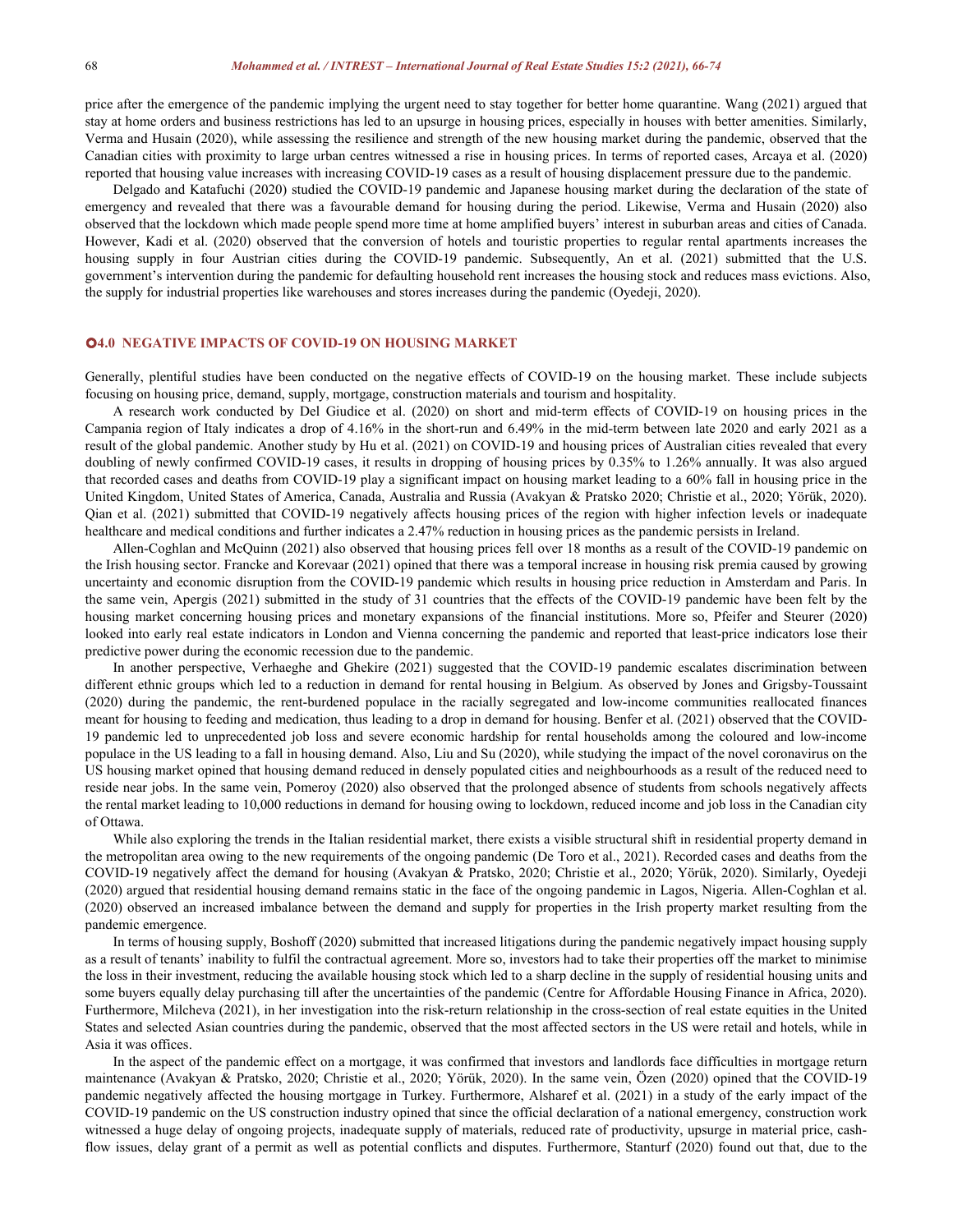impact of the COVID-19 restrictions, lumbering cannot be done remotely while the meagre production cannot meet the required quantity for construction purposes, thus delaying housing repair and construction. Tanrıvermiş (2020), while investigating the possible impacts of the COVID-19 outbreak on the real estate sector and possible change to adopt, concluded that there will be a shift in the planning and construction decisions.

Accordingly, properties in the retail, hospitality, and some office buildings had been greatly impacted negatively by the novel coronavirus with a huge rental income decrease (Hoesli & Malle, 2021). Also, Olanrele and Thontteh (2020) opined that COVID-19 and its implications for the real estate sector in Nigeria and other tourism and leisure properties have suffered negative patronage since all social gatherings, seminars, conferences, and symposiums have been converted to hold online as against the physical edition. The negative externalities accompanying the pandemic is most pronounced and felt through the rapid reduction in the number of housing completion, with most construction currently being halted while execution of few we're at a slow pace resulting from the policies put in place to curb the spread of the virus like lockdown, social distancing and others.

#### **5.0 DISCUSSION**

From empirical studies, the COVID-19 pandemic has impacted the housing market both positively and negatively. Positively, the impact is felt on price, demand and supply for housing, while it is negatively felt on the mortgage, construction materials, price, supply, demand, and hotels, tourism and leisure (see Figure 2).



Figure 2 Impacts of COVID-19 on housing market

Contrary to the general perception that COVID-19 is an outright disturbance, the findings of this review prove that the pandemic has a positive impact on the housing market. The pandemic led to an increase in the housing prices in some cities as a result of increasing pressure on the need for accommodation due to restrictions in movement and other COVID-19 control measures. It was found out that with proximity to large urban centres some Canadian cities witnessed a rise in housing prices (Verma & Husain, 2020), housing values also increases with increasing reported cases of COVID-19 in Massachusetts, United States (Arcaya et al., 2020). In the same vein, because of the need to stay together for better home quarantine, there was a considerably significant rise in the housing prices in Chinese cities (Yang & Zhou, 2021).

The study shows that housing demand increased favourably during the pandemic due to the declaration of a state of emergency in Japan, while the lockdown in Canadian cities amplified buyers' interest in housing units of suburban areas (Delgado & Katafuchi, 2020; Verma & Husain, 2020). More so, the housing supply increases owing to the conversion of hospitality properties to residential apartments in Austrian cities (Kadi et al., 2020), alongside a reduction in mass eviction in the United States (An et al., 2021). However, it can be inferred from the findings that the COVID-19 pandemic has a positive impact on the housing market of some cities and locations, particularly, rise in housing prices, increase in housing supply and reduction in mass evictions.

The findings of the review also prove that the novel coronavirus negatively affects the housing market. Studies indicate a steady decline in housing prices in the Campania region of Italy, Australian cities, the United Kingdom, the United States of America, Canada, Russia, Ireland and several European capital cities such as Amsterdam and Paris (see Allen-Coghlan & McQuinn, 2021; Apergis, 2021; Avakyan & Pratsko, 2020; Christie et al., 2020; Del Giudice et al., 2020; Francke & Korevaar, 2021; Hu etal., 2021; Qian et al., 2021; Yörük, 2020).

Furthermore, the effect of the pandemic led to a reduction in the demand for housing (De Toro et al., 2021; Kulander & Wilhelmsson, 2020; Liu & Su, 2020; Pomeroy, 2020) while a static housing demand is experienced in the Nigerian city of Lagos (Oyedeji, 2020).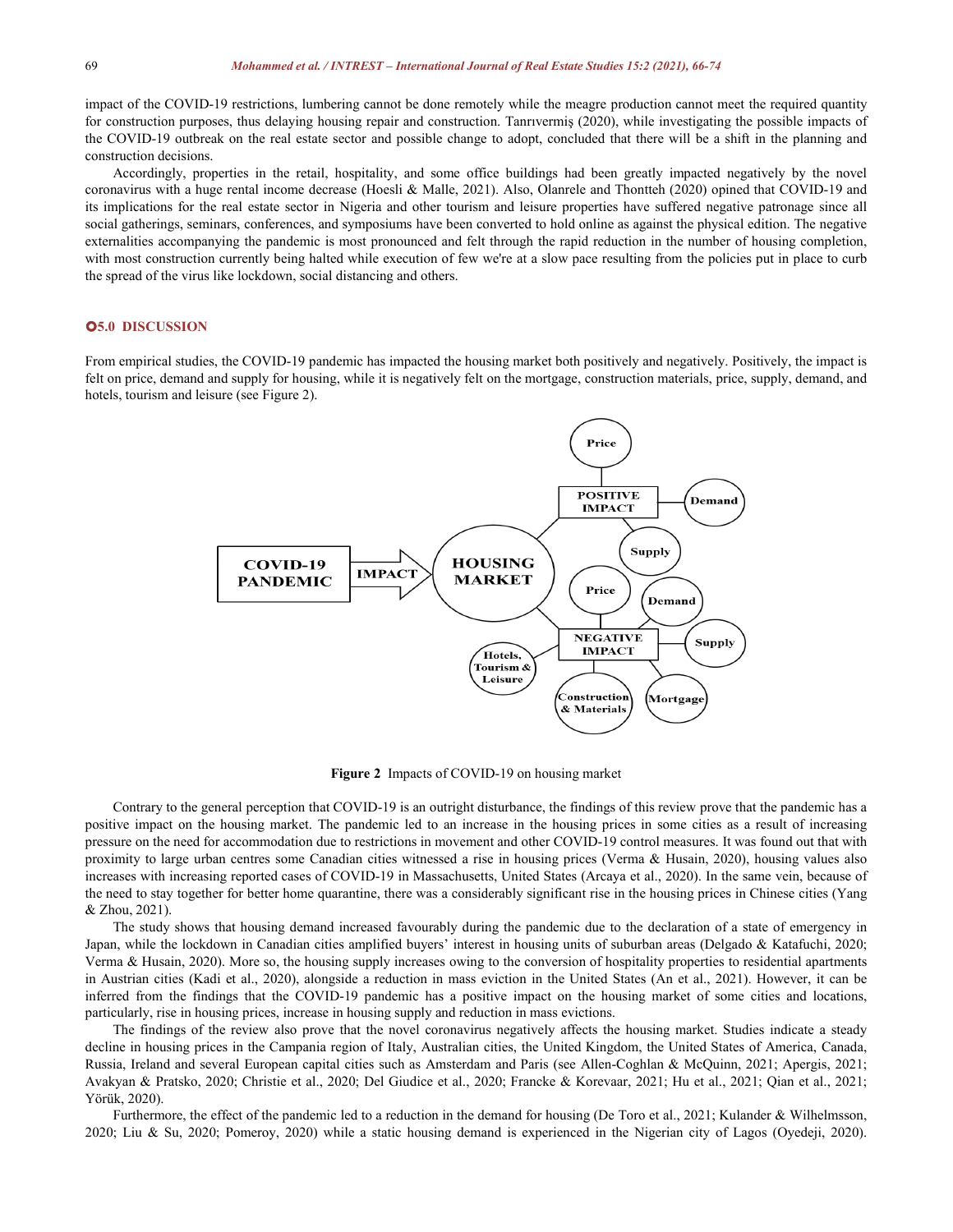Similarly, the supply of residential housing declined sharply as a result of the pandemic (Boshoff, 2020; Centre for Affordable Housing Finance in Africa, 2020; Keke et al., 2020).

However, studies also show that investors and property owners face difficulties in mortgage return maintenance during the lingering pandemic (Özen, 2020). The housing construction industry has also witnessed a huge delay in ongoing projects resulting from the pandemic (Alsharef et al., 2021). In another dimension, the impact of COVID-19 is negatively felt in hospitality and other related industries (Hoesli & Malle, 2021; Olanrele & Thontteh, 2020). Consequently, the findings also proved that the pandemic negatively affect the housing market of some cities and locations, leading to a decline in housing prices, demand and supply. Italso led to constraints in mortgage return maintenance and delay in housing constructions.

#### **6.0 CONCLUSION**

In conclusion, COVID-19 has impacted the housing market both positively and negatively.Its positive impact was felt through a rise in housing prices, supply, and reduction in mass evictions as witnessed in some locations around the world. The negative impacts are however being experienced through a decline in housing prices, housing demand and supply, constraints in mortgage returns and delay in housing constructions. The long-run negative effects would increase the imbalance between property demand and supply. The negative effect of the pandemic is equally felt in hospitality and related industries due to restrictions to movements across the borders. The research limitations include the fast-growing literature on the COVID-19 pandemic, as the new research works could reveal different impacts on the housing market. However, this paper provides a basis for further research in the area of the housing market.

#### **References**

- Allen-Coghlan, M., & McQuinn, K. M. (2021). The potential impact of Covid-19 on the Irish housing sector. *International Journal of Housing Markets and Analysis*, *14*(4), 636-651.
- Allen-Coghlan, M., McQuinn, K., & O'Toole, C. (2020). Assessing the impacts of COVID-19 on the Irish property market: An overview of the issues. In K. McQuinn, C. O'Toole, M. Allen-Coghlan *&* C. Coffey (Eds.), *Quarterly Economic Commentary* (pp. 93-112). Dublin: The Economic and Social Research Institute.
- Alsharef, A., Banerjee, S., Uddin, S. M. J., Albert, A., & Jaselskis, E. (2021). Early impacts of the COVID-19 pandemic on the United States construction industry. *International Journal of Environmental Research and Public Health*, *18*(4), 1559.
- An, X., Gabriel, S. A., & Tzur-Ilan, N. (2021). COVID-19 rental eviction moratoria and household well-being. Retrieved from https://papers.ssrn.com/sol3/ papers.cfm?abstract\_id=3801217
- Apergis, N. (2021). The role of housing market in the effectiveness of monetary policy over the Covid-19 era. *Economics Letters, 200*, 109749.
- Arcaya, M. C., Nidam, Y., Binet, A., Gibson, R., & Gavin, V. (2020). Rising home values and Covid-19 case rates in Massachusetts. *Social Science & Medicine*, 265, 113290.
- Avakyan, K., & Pratsko, G. (2020). Impact of the coronavirus pandemic in 2020 on the real estate market in Russia: Legal aspects. *E3S Web of Conferences, 210*, 13001.
- Benfer, E. A., Vlahov, D., Long, M. Y., Walker-Wells, E., Pottenger, J. L., Jr., Gonsalves, G., & Keene, D. E. (2021). Eviction, health inequity, and the spread of COVID-19: Housing policy as a primary pandemic mitigation strategy. *Journal of Urban Health*, *98*(1), 1-12.
- Boshoff, D. (2020, June 1). The impact of COVID-19 on the property sector How does it influence property values and possible litigation? *De Rebus*, 14-16. Retrieved from https://www.derebus.org.za/the-impact-of-covid-19-on-the-property-sector-how-does-it-influence-property-values-and-possible-litigation/
- Bunel, M., Gorohouna, S., L'Horty, Y., Petit, P., & Ris, C. (2019). Ethnic discrimination in the rental housing market: An experiment in New Caledonia. *International Regional Science Review*, *42*(1), 65-97.
- Carson, S., Nanda, A., Thanos, S., Valtonen, E., & Xu, Y. (2021). Imagining a post-COVID-19 world of real estate [Viewpoint]. Town Planning Review, 92(3), 371-376.
- Centre for Affordable Housing Finance Africa. (2020, November 3). 2020 housing finance in Africa yearbook 11th edition. Retrieved on 21 December 2021 from https://housingfinanceafrica.org/documents/2020-housing-finance-in-africa-yearbook-11th-edition/
- Cheung, R., Wetherell, D., & Whitaker, S. (2018). Induced earthquakes and housing markets: Evidence from Oklahoma. *Regional Science and Urban Economics*, *69*, 153-166.
- Christie, A., Neatherlin, J. C., Nichol, S. T., Beach, M., & Redfield, R. R. (2020). Ebola response priorities in the time of Covid-19. *The New England Journal of Medicine*, *383*(13), 1202-1204.
- Closson, K., Lee, M., Gibbs, A., & Kaida, A. (2020). When home is not a safe place: Impacts of social distancing directives on women living with HIV. *AIDS and Behavior, 24*(11), 3017-3019.
- de Bandt, O., Knetsch, T., Peñalosa, J., & Zollino, F. (Eds.). (2010). *Housing markets in Europe: A macroeconomic perspective*. Heidelberg: Springer.
- De Toro, P., Nocca, F., & Buglione, F. (2021). Real estate market responses to the COVID-19 crisis: Which prospects for the metropolitan area of Naples (Italy)? *Urban Science, 5*(1), 23.
- Dean, N., & Pryce, G. (2017). Is the housing market blind to religion? A perceived substitutability approach to homophily and social integration. *Urban Studies, 54*(13), 3058-3070.
- Del Giudice, V., De Paola, P., & Del Giudice, F. P. (2020). COVID-19 infects real estate markets: Short and mid-run effects on housing prices in Campania Region (Italy). *Social Sciences*, *9*(7), 114.
- Delgado, A., & Katafuchi, Y. (2020, July). COVID-19, state of emergency, and housing market (MPRA Paper No. 102475). Retrieved from https://mpra.ub.uni muenchen.de/102475/1/MPRA\_paper\_102456.pdf
- Eerola, E., & Määttänen, N. (2018). Borrowing constraints and housing market liquidity. *Review of Economic Dynamics*, *27*, 184-204.
- Ellis, L. (2008, September 18). The housing meltdown: Why did it happen in the United States? (BIS Working Paper No. 259). Basel: Bank for International Settlements.
- Evans, R., Rosewall, T., & Wong, A. (2020). The rental market and COVID-19. *RBA Bulletin*, September, 75-84. Retrieved from https://www.rba.gov.au/publications/ bulletin/2020/sep/pdf/the-rental-market-and-covid-19.pdf
- Fang, H., Gu, Q., Xiong, W., & Zhou, L.-A. (2016). Demystifying the Chinese housing boom. *NBER Macroeconomics Annual, 30*, 105-166.
- Fields, D. J., & Hodkinson, S. N. (2018). Housing policy in crisis: An international perspective [Guest editors' introduction]. *Housing Policy Debate, 28*(1), 1-5.
- Flage, A. (2018). Ethnic and gender discrimination in the rental housing market: Evidence from a meta-analysis of correspondence tests, 2006-2017. *Journal of Housing Economics*, *41*, 251-273.
- Francke, M., & Korevaar, M. (2021). Housing markets in a pandemic: Evidence from historical outbreaks. *Journal of Urban Economics*, *123*, 103333.
- Gurran, N., & Bramley, G. (2017). Urban planning and the housing market: International perspectives for policy and practice. London: Palgrave Macmillan.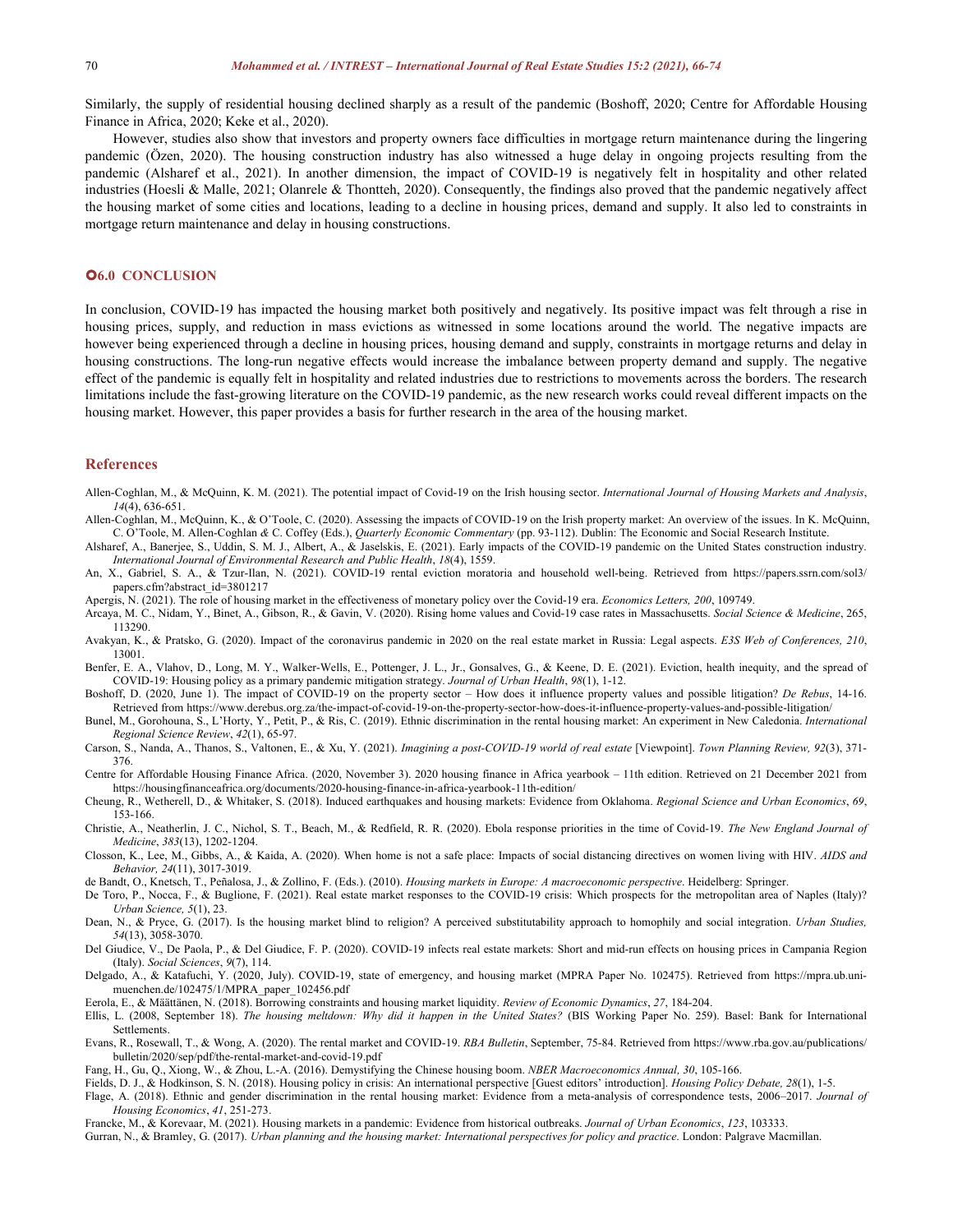- He, J., Hennig, K., Lang, E., & Neukranz, N. (2020). Risk shift of real estate stocks during the COVID-19 pandemic. *International Journal of Real Estate Studies*, *14*(S1), 54-61.
- He, X., Cai, X.-J., & Hamori, S. (2018). Bank credit and housing prices in China: Evidence from a TVP-VAR model with stochastic volatility. *Journal of Risk and Financial Management*, *11*(4), 90.
- Hoesli, M., & Malle, R. (2021). Commercial Real Estate Prices and COVID-19. *Journal of European Real Estate Research*. Advance online publication. doi: 10.1108/JERER-04-2021-0024
- Hu, M., Lee, A. D., & Zou, D. (2021). COVID-19 and housing prices: Australian evidence with daily hedonic returns. *Finance Research Letters, 43*, 101960.

Huang, W.-L., Lin, W.-Y., & Ning, S.-L. (2020). The effect of economic policy uncertainty on China's housing market. *The North American Journal of Economics and Finance*, *54*, 100850.

- John, N., Casey, S. E., Carino, G., & McGovern, T. (2020). Lessons never learned: Crisis and gender‐based violence. *Developing World Bioethics*, *20*(2), 65-68.
- Johns Hopkins University & Medicine. (2021, May 21). COVID-19 Dashboard by the Center for Systems Science and Engineering (CSSE) at Johns Hopkins University. *Coronavirus Resource Center*. Retrieved from https://coronavirus.jhu.edu/map.html
- Jones, A., & Grigsby-Toussaint, D. S. (2020). Housing stability and the residential context of the COVID-19 pandemic. *Cities & Health*. Advance online publication. doi:10.1080/23748834.2020.1785164
- Jung, E., & Yoon, H. (2018). Is flood risk capitalized into real estate market value? A Mahalanobis-metric matching approach to the housing market in Gyeonggi, South Korea. *Sustainability*, *10*(11), 4008.
- Kadi, J., Schneider, A., & Seidl, R. (2020). Short-term rentals, housing markets and COVID-19: Theoretical considerations and empirical evidence from four Austrian cities. *Critical Housing Analysis*, *7*(2), 47-57.
- Keke, O. V., Okafor, J. I., & Sado, R. O. (2020). Influence of the novel coronavirus disease on Nigerian real estate sector and the way forward. *International Journal of Real Estate Studies*, *14*(S2), 206-212.
- Kuang, W., & Wang, Q. (2018). Cultural similarities and housing market linkage: Evidence from OECD countries. *Frontiers of Business Research in China*, *12*(2), 10.
- Kulander, M., & Wilhelmsson, M. (2020). What determines the supply of housing for the elderly, and how is it related to the spread of Covid-19 and future *demographic changes?* (Working Paper No. 2020:18). Stockholm: KTH Royal Institute of Technology. Retrieved from https://www.diva-portal.org/smash/get/ diva2:1512836/FULLTEXT02
- Liu, S., & Su, Y. (2020). The impact of the COVID-19 pandemic on the demand for density: Evidence from the U.S. housing market (Working Paper No. 2024). Dallas, TX: Federal Reserve Bank of Dallas.
- Marona, B., & Tomal, M. (2020). The COVID-19 pandemic impact upon housing brokers' workflow and their clients' attitude: Real estate market in Krakow. *Entrepreneurial Business and Economics Review*, *8*(4), 221–232.
- Meen, G. (2001). *Modelling spatial housing markets: Theory, analysis and policy*. Norwell, MA: Kluwer Academic Publisher.
- Milcheva, S. (2021). Volatility and the cross-section of real estate equity returns during Covid-19. *The Journal of Real Estate Finance and Economics*. Advance online publication. doi:10.1007/s11146-021-09840-6
- Mogaji, E. (2020). Impact of COVID-19 on transportation in Lagos, Nigeria. *Transportation Research Interdisciplinary Perspectives*, *6*, 100154.
- Mohammed, J. K., & Sulyman, A. O. (2019, April 29-30). Conventional approaches and mechanism to housing market analysis. In L. T. Ajibade, N. B. Tanimowo, G. Amuda-Yusuf, & N. A. Bello (Eds.), *ICES 2019. Proceedings of the International Conference of Environmental Sciences* (pp. 255-263). Ilorin: University of Ilorin.
- Olanrele, O., & Thontteh, E. (2020, May 27). COVID-19 and the 'new normal': Implications for the Nigerian real estate sector. Retrieved from https://chsd.unilag.edu.ng/?p=980
- Oyedeji, J. O. (2020). The impact of COVID-19 on real estate transaction in Lagos, Nigeria. *International Journal of Real Estate Studies*, *14*(S1), 107-112.
- Özen, E. (2020, September 25-26). The effects of interest applications in the Covid-19 period on the housing market and individuals' housing investment decisions: Evidence from Turkey. In G. Belostecinic, C. Guţu, L. Condraţchi, D. Bragoi, E. Feuraş, C. Copăceanu, ... N. Roşcovan (Eds.), *Culegere de articole ştiinţifice Conferinţă Ştiinţifică Internaţională "Competitivitate şi Inovare în Economia Cunoaşterii"* (pp. 279-284). Chişinău: ASEM.
- Pfeifer, N., & Steurer, M. (2020, October). Early real estate indicators during the Covid-19 crisis A tale of two cities (Graz Economics Papers No. GEP 2020-17). Graz: University of Graz. Retrieved from http://www100.uni-graz.at/vwlwww/forschung/RePEc/wpaper/2020-17.pdf
- Pomeroy, S. (2020, July). Exploring how the COVID-19 pandemic may impact Ottawa's rental housing market (Issue #11 COVID impact on Ottawa rental market). Ottawa: Centre for Urban Research and Education (CURE).
- Qian, X., Qiu, S., & Zhang, G. (2021). The impact of COVID-19 on housing price: Evidence from China. *Finance Research Letters*, *43*,101944.
- Razali, M. N., Zulkarnain, S. H., Tarmidi, Z., Maimun, N. H. A., Adnan, Y. M., & Yuzir, M. A. (2020). Property market price response to flood-hazard. *Natural Hazards, 104*, 1955.
- Stanturf, J. A. (2020). Initial assessment of the impact of COVID-19 on sustainable forest management in Canada and the USA [Background Paper]. New York, NY: UNFF. Retrieved from https://www.un.org/esa/forests/wp-content/uploads/2021/01/Covid-19-SFM-impact-USA-Canada.pdf

Sulyman, A. O. (2015). *Introduction to housing: Basic concepts and applications* (Revised edition). Minna: King James Publishing House.

- Tanrıvermiş, H. (2020). Possible impacts of COVID-19 outbreak on real estate sector and possible changes to adopt: A situation analysis and general assessment on Turkish perspective. *Journal of Urban Management*, *9*(3), 263-269.
- Taub, A. (2020, April 6). A new Covid-19 crisis: Domestic abuse rises worldwide. *The New York Times*. Retrieved from https://www.nytimes.com/2020/04/06/world/ coronavirus-domestic-violence.html
- Uchehara, I., Hamma-adama, M., Obiri, K. A., Jafarifar, N., & Moore, D. (2020). Impacts and risk management of COVID-19 pandemic on real estate supply chain. *International Journal of Real Estate Studies, 14*(S1), 41-53.
- Verhaeghe, P.-P., & Ghekiere, A. (2021). The impact of the Covid-19 pandemic on ethnic discrimination on the housing market. *European Societies, 23*(Supplement 1), S384-S399.
- Verma, R., & Husain, R. (2020, October 5). The resilience and strength of the new housing market during the pandemic. Retrieved from https://www150.statcan.gc.ca/ n1/pub/45-28-0001/2020001/article/00080-eng.htm
- Wang, B. (2021). How does COVID-19 affect house prices? A cross-city analysis. *Journal of Risk and Financial Management*, *14*(2), 47.
- World Health Organization (WHO). (2020, July 22). *WHO coronavirus disease (COVID-19) dashboard*. Retrieved from https://covid19.who.int/
- Worldometer. (2021, May 21). COVID-19 coronavirus pandemic: Reported cases and deaths by country or territory. Retrieved on 21 May 2021 from https://www.worldometers.info/coronavirus/
- Yang, M., & Zhou, J. (2021). The impact of COVID-19 on the housing market: Evidence from the Yangtze river delta region in China. *Applied Economics Letters*. Advance online publication. doi:10.1080/13504851.2020.1869159
- Yap, J. B. H., & Ng, X. H. (2018). Housing affordability in Malaysia: Perception, price range, influencing factors and policies. *International Journal of Housing Markets and Analysis, 11*(3), 476-497.
- Yörük, B. K. (2020). Early effects of the COVID-19 pandemic on housing market in the United States (CESifo Working Paper No. 8333). Munich: Center for Economic Studies and Ifo Institute.
- Zhao, Y. (2020, September 25). *US housing market during COVID-19: Aggregate and distributional evidence* (IMF Working Paper WP/20/212). Washington, DC: International Monetary Fund. Retrieved from https://www.elibrary.imf.org/view/journals/001/2020/212/article-A001-en.xml
- Zivin, J. S. G., Liao, Y., & Panassié, Y. (2020, July). *How hurricanes sweep up housing markets: Evidence from Florida* [NBER Working Paper No. 27542]. Retrieved from https://www.nber.org/system/files/working\_papers/w27542/w27542.pdf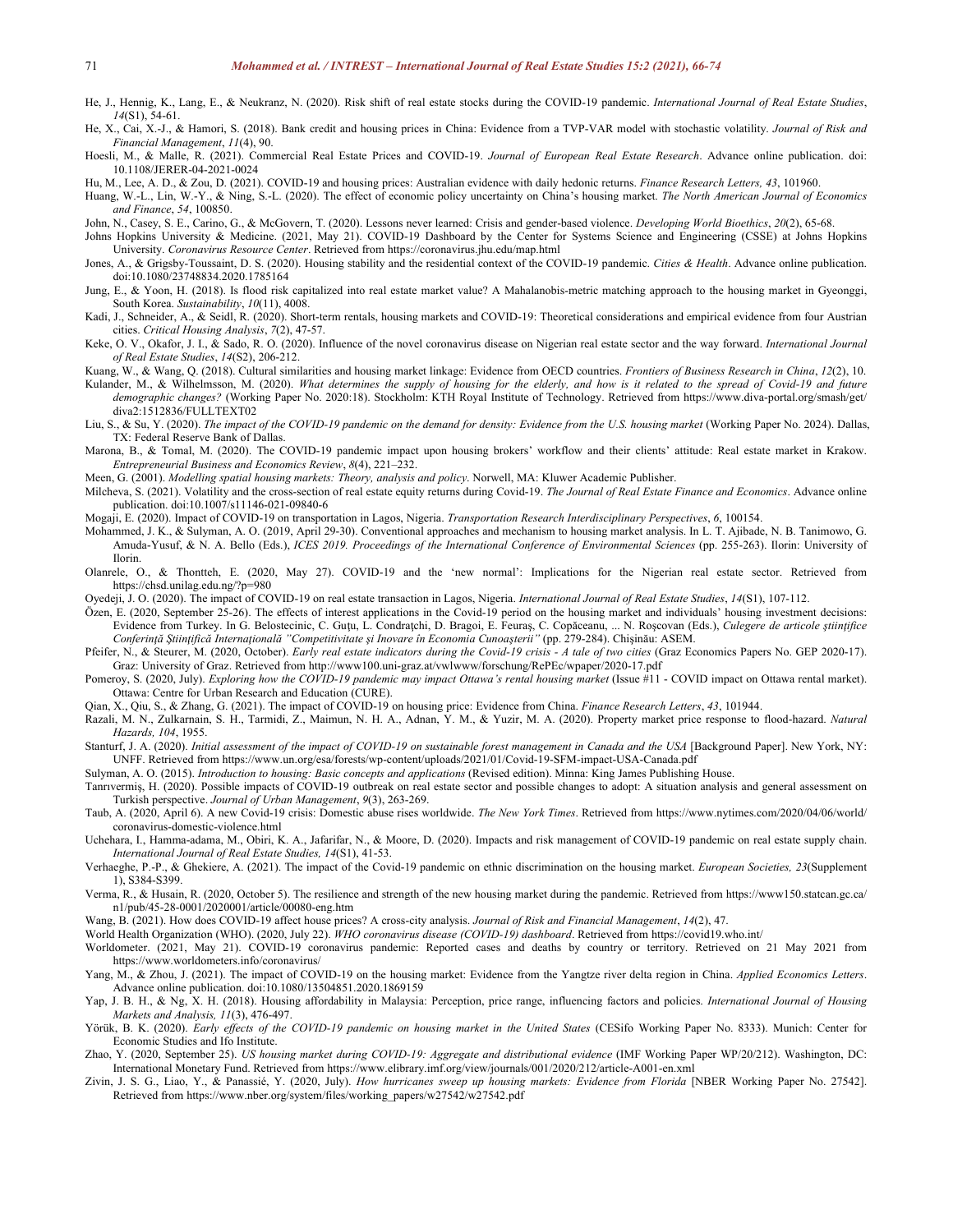### **APPENDIX**

|  | <b>Table 1</b> Summary of empirical studies on impact of COVID-19 on housing market |  |
|--|-------------------------------------------------------------------------------------|--|
|  |                                                                                     |  |

| S/No           | Author(s)                                                    | Location                                   | Focus                                                                                                                             | <b>Results/Findings</b>                                                                                                                                                                                                                    | <b>Impacts</b><br>$(+/-)$                  |
|----------------|--------------------------------------------------------------|--------------------------------------------|-----------------------------------------------------------------------------------------------------------------------------------|--------------------------------------------------------------------------------------------------------------------------------------------------------------------------------------------------------------------------------------------|--------------------------------------------|
|                | Allen-Coghlan and<br>McQuinn (2021)                          | Ireland                                    | How COVID-19 impacted the Irish<br>housing sector                                                                                 | Due to the pandemic, the Irish house prices were predicted to fall over the<br>next 18 months                                                                                                                                              | $\overline{a}$                             |
| $\overline{2}$ | Allen-Coghlan et al.<br>(2020)                               | Ireland                                    | The impacts of COVID-19 on Irish<br>property market                                                                               | An increase in the imbalance between the supply and demand for<br>properties in the Irish market                                                                                                                                           |                                            |
| 3              | Alsharef et al. (2021)                                       | <b>United States</b>                       | The United States construction<br>industry and the early impacts of<br>COVID-19 pandemic                                          | Construction work witnessed a huge delay on ongoing projects,<br>inadequate supply of materials, reduced rate of productivity, an upward<br>surge in material price, cash-flow issues, and delay the grant of a permit                     |                                            |
| 4              | An et al. (2021)                                             | <b>United States</b>                       | Household well-being and the<br>COVID-19 rental eviction                                                                          | The US government eviction moratoria intervention during COVID-19<br>for defaulting household rent reduces evictions which resulted in the<br>redirection of scarce finances to pressing consumption needs including<br>food and groceries | $\overline{+}$                             |
| 5              | Apergis (2021)                                               | Unspecified                                | The housing market, monetary<br>policy, and COVID-19 pandemic                                                                     | The effects of a monetary expansion are smaller than in a regime of low<br>house prices during the ongoing COVID-19 crisis                                                                                                                 |                                            |
| 6              | Arcaya et al. (2020)                                         | Massachusetts,<br><b>United States</b>     | Rising home values and COVID-<br>19 case rates in Massachusetts                                                                   | A high record of COVID-19 cases increases housing prices                                                                                                                                                                                   | $+/-$                                      |
| $\tau$         | Avakyan and Pratsko<br>(2020)                                | Russia                                     | Coronavirus pandemic impact on<br>the Russian real estate market                                                                  | The housing sector witnessed a shift from the norm as stakeholders and<br>participants in the housing market now make use of technologies against<br>the traditional physical contact with a structure before the transaction              | $\mathord{\text{--}\!}/\mathord{\text{+}}$ |
| 8              | Benfer et al. (2021)                                         | <b>United States</b>                       | The spread of COVID-19: Health<br>inequity and eviction                                                                           | There is evidence of unemployment and severe economic hardship on<br>housing neighbourhoods, particularly the rental housing and the low<br>income coloured population                                                                     |                                            |
| 9              | <b>Boshoff</b> (2020)                                        | South Africa                               | How COVID-19 affected the<br>property sector                                                                                      | There is a significant increase in litigation resulting from inability to meet<br>contract agreements during this pandemic                                                                                                                 |                                            |
| 10             | Centre for Affordable<br>Housing Finance in<br>Africa (2020) | Cape Town,<br>South Africa                 | Cape Town Housing Market<br>$Report - 2020$                                                                                       | In a bid to reduce the loss on an investment, some sellers had to take their<br>property off the market, reducing the available housing stock opening up a<br>sharp decline in the supply of residential housing units                     |                                            |
| 11             | Christie et al. (2020)                                       | United Kingdom,<br>Canada and<br>Australia | The likely emergency, stimulus<br>and longer-term/recovery<br>implications of COVID-19 effects<br>on mortgage and housing markets | A sharp fall in house price resulting from the furlough of over 6 million<br>employees insinuates that investors and landlords face difficulties in<br>mortgage return maintenance                                                         |                                            |
| 12             | Del Giudice et al.<br>(2020)                                 | Campania<br>Region, Italy                  | The short and mid-run effects<br>COVID-19 on the housing prices<br>in Campania region of Italy                                    | As a result of the global pandemic, there is a drop of about 5% and 6.5%<br>in the short and long run of the housing prices                                                                                                                |                                            |
| 13             | De Toro et al. (2021)                                        | Naples, Italy                              | The COVID-19 pandemic and the<br>real estate market responses                                                                     | There is a negative structural shift in residential property demand in<br>metropolitan areas resulting from the requirement of the ongoing<br>pandemic coupled with the prevailing bottlenecks in obtaining a mortgage                     |                                            |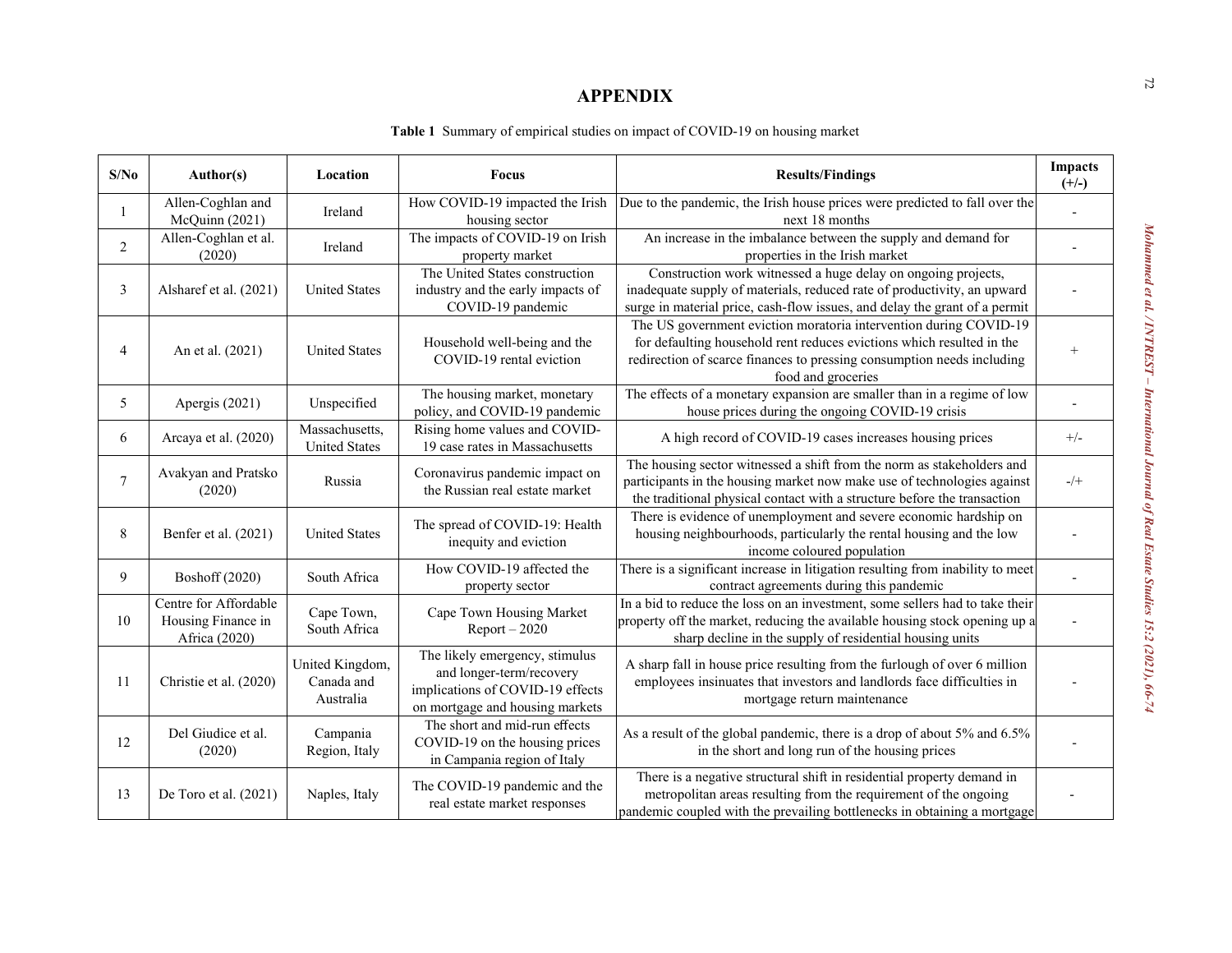| 14 | Delgado and<br>Katafuchi (2020)        | Japan                                               | The housing market and state of<br>emergency in the face of COVID-19                                                                 | The short-term shocks of the COVID-19 does not affect the long-term<br>housing consumption                                                                                                                                                                        | $^{+}$   |
|----|----------------------------------------|-----------------------------------------------------|--------------------------------------------------------------------------------------------------------------------------------------|-------------------------------------------------------------------------------------------------------------------------------------------------------------------------------------------------------------------------------------------------------------------|----------|
| 15 | Evans et al. (2020)                    | Sydney and<br>Melbourne,<br>Australia               | The rental market and COVID-19                                                                                                       | COVID-19 has disproportionately affected the households most likely to<br>rent - young, inner-suburban workers, international students and new<br>migrants resulting from the travel ban                                                                          |          |
| 16 | Francke and<br>Korevaar (2021)         | Amsterdam and<br>Paris                              | Housing markets in a pandemic:<br>Evidence from historical outbreaks                                                                 | The temporal increase in housing risk premia caused by growing<br>uncertainty and economic disruption from pandemics like COVID-19<br>results in large housing price reduction                                                                                    |          |
| 17 | He et al. (2020)                       | Europe and Asia                                     | Shock in the real estate stocks<br>during the COVID-19 pandemic                                                                      | The restrictions put in place to curb the pandemic spread led to an<br>unforeseen shock in real estate stocks                                                                                                                                                     |          |
| 18 | Hoesli and Malle<br>(2021)             | Unspecified                                         | Commercial real estate prices and<br>COVID-19                                                                                        | Hospitality and related properties are negatively impacted with huge<br>rental income decrease resulting from the lockdown. In the long run<br>valuation of the property will largely depend on its type and location                                             |          |
| 19 | Hu et al. (2021)                       | Australia                                           | Housing prices in Australia during<br>COVID-19                                                                                       | There are drops in the daily housing returns due to the increase in<br>COVID-19 reported cases                                                                                                                                                                    | $\sim$   |
| 20 | Jones and Grigsby-<br>Toussaint (2020) | <b>United States</b>                                | COVID-19 pandemic and the<br>residential housing stability                                                                           | The rent-burdened populace; mostly in the segregated communities<br>reallot funds meant for housing to urgent issues like feeding,<br>medications leading to reduced housing demand                                                                               |          |
| 21 | Kadi et al. (2020)                     | Vienna, Graz,<br>Innsbruck and<br>Salzburg, Austria | COVID-19, housing markets and<br>short-term rentals                                                                                  | The pandemic led to increased rental housing listings and furnished rental<br>housing listings that are fairly consistent across the two observed<br>platforms in the four cities considered                                                                      | $^{+}$   |
| 22 | Keke et al. (2020)                     | Nigeria                                             | The impact of coronavirus on the<br>Nigerian real estate sector                                                                      | Commercial and residential real estate witnessed decrease in the<br>investment returns                                                                                                                                                                            |          |
| 23 | Kulander and<br>Wilhelmsson (2020)     | Sweden                                              | The determinants of housing<br>supply for the aged during the<br>COVID-19 pandemic                                                   | The proportion of older people in the municipality prone to the virus<br>infection seriously influenced reported cases and death leading to a<br>reduction in demand for housing                                                                                  | $^{+/-}$ |
| 24 | Liu and Su $(2020)$                    | <b>United States</b>                                | How the COVID-19 pandemic<br>affected the US housing market                                                                          | Cities and neighbourhoods with higher population density<br>disproportionately experienced a decline in the demand for housing in the<br>US during the COVID-19 pandemic                                                                                          |          |
| 25 | Marona and Tomal<br>(2020)             | Krakow, Poland                                      | Housing brokers' workflow and the<br>impact of COVID-19                                                                              | The workflow of the real estate brokers has been significantly affected<br>by the pandemic                                                                                                                                                                        |          |
| 26 | Milcheva (2021)                        | Asia and United<br><b>States</b>                    | The relationship between real<br>estate equities and risk-return                                                                     | There is an existing difference in housing market stocks of Asia and the<br>US with Asian real estate firms becoming negative while t was positive<br>in the US at the early stages                                                                               | $+/-$    |
| 27 | Oyedeji (2020)                         | Lagos, Nigeria                                      | The impact of COVID-19 on real<br>estate transaction in Lagos, Nigeria                                                               | The rate of real estate transactions during COVID-19 is static and<br>experienced no growth owing to restrictions on movement                                                                                                                                     | $+/-$    |
| 28 | Özen (2020)                            | Turkey                                              | Effects of interest applications in<br>the COVID-19 period on the<br>housing market and individuals'<br>housing investment decisions | Investors find it hard to make a profit on mortgage loans and were<br>unable to maintain the mortgage return, resulting in a low correlation<br>between interest rate and cash sales, but there is a high correlation<br>between interest rate and mortgage sales |          |
| 29 | Pfeifer and Steurer<br>2020            | London and<br>Vienna                                | Early real estate indicators: A tale<br>of two cities                                                                                | Least-price indicators tend to lose their predictive power during<br>economic upheaval like the ongoing COVID-19                                                                                                                                                  | $+/-$    |